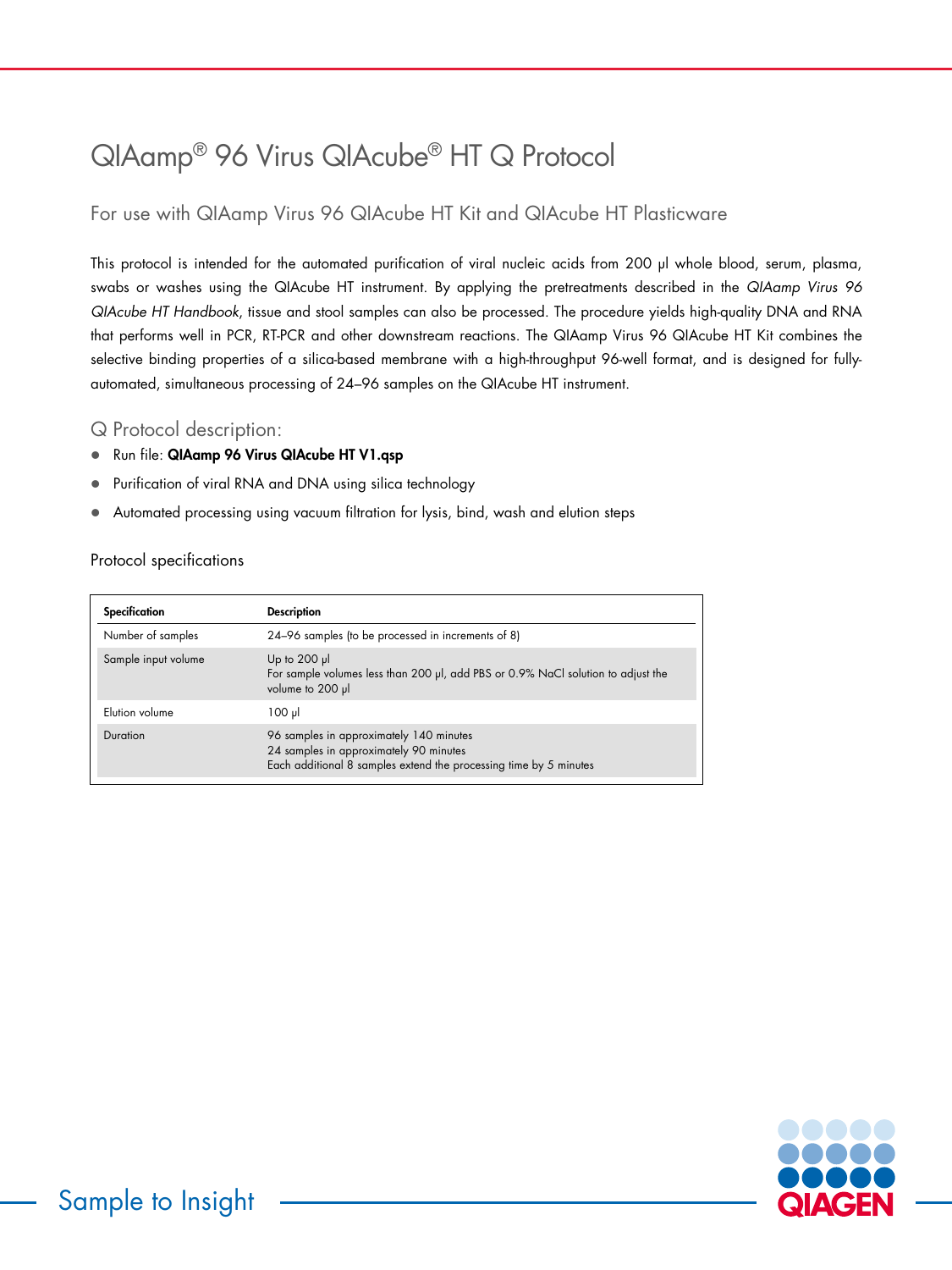## Worktable setup

For detailed protocol and worktable setup information, see the pre-run report and the *QIAamp 96 Virus QIAcube HT Handbook*.

### Reagents

Note: Each Reagent Trough must be loaded on the worktable in a Reagent Trough Adapter.

| Reagent                   | Plasticware           | Worktable position |
|---------------------------|-----------------------|--------------------|
| Wash Buffer AW2           | Reagent Trough 170 ml | R1                 |
| Ethanol (96%)             | Reagent Trough 170 ml | R <sub>1</sub>     |
| Wash Buffer AW1           | Reagent Trough 70 ml  | R1                 |
| <b>Binding Buffer ACB</b> | Reagent Trough 70 ml  | R <sub>1</sub>     |
| Proteinase K              | Reagent Trough 70 ml  | C1                 |
| Lysis buffer ACL          | Reagent Trough 70 ml  | C1                 |
| Elution buffer AVE        | Reagent Trough 70 ml  | C1                 |
| TopElute Fluid            | Reagent Trough 70 ml  | C1                 |

### Consumables

| Consumables                  | Worktable position                                 |
|------------------------------|----------------------------------------------------|
| Filter-Tips, OnCor C, 200 µl | B2 and $C2$ (2 $\times$ tip racks)                 |
| QIAamp 96 well plate         | A1 (waste (left) compartment of vacuum chamber)    |
| Elution Microtubes RS        | A1 (elution (right) compartment of vacuum chamber) |

#### Samples

| <b>Samples</b>   | Worktable position |
|------------------|--------------------|
| S-Block, 96-Well | B١                 |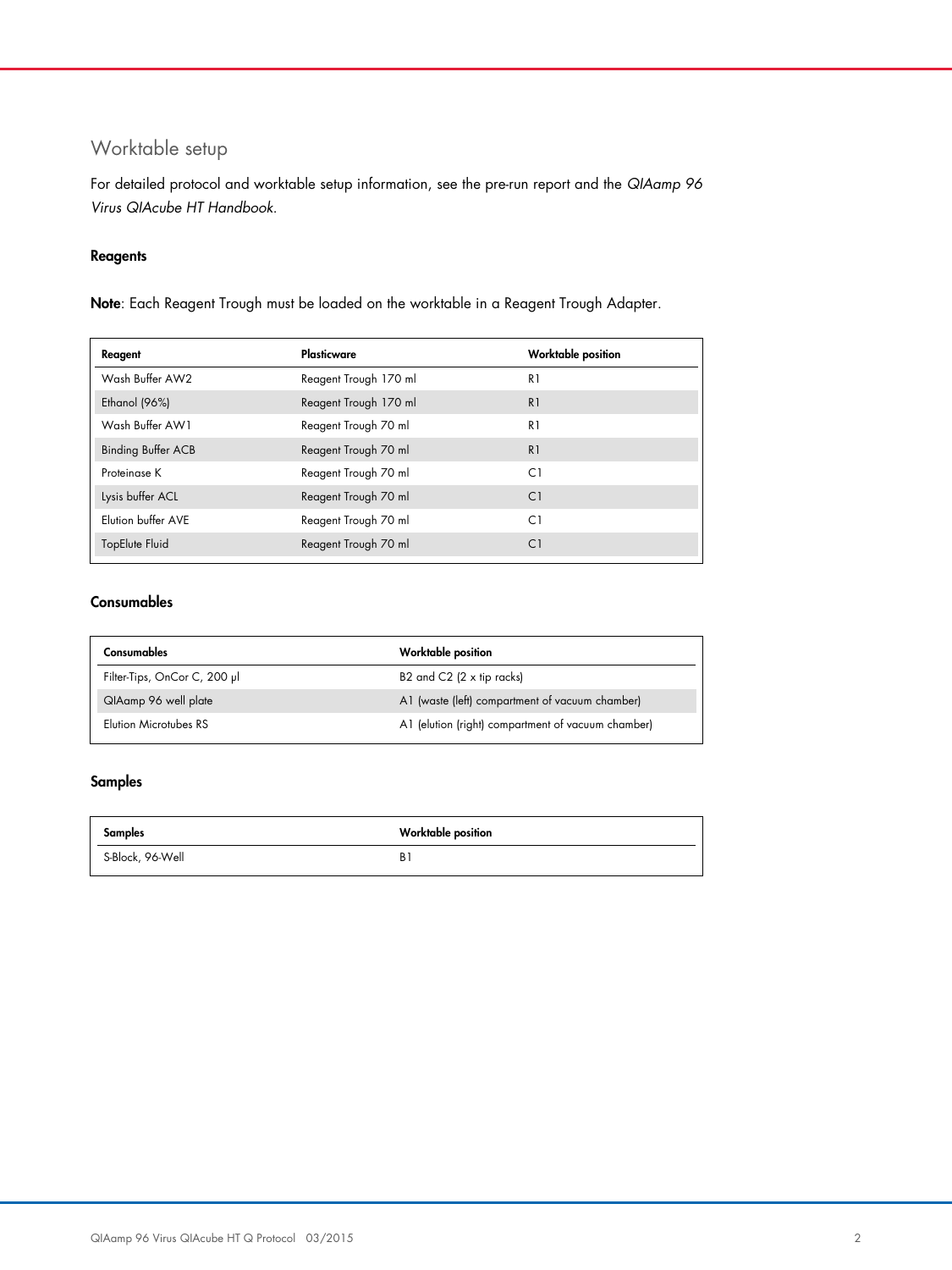## Ordering Information

| Product                           | <b>Contents</b>                                                                                                                                     | Cat. No. |
|-----------------------------------|-----------------------------------------------------------------------------------------------------------------------------------------------------|----------|
| QlAamp 96 Virus QlAcube HT Kit    | For 480 preps: QIAamp plates, QIAGEN Proteinase K,<br>Carrier RNA, Buffers                                                                          | 57731    |
| <b>QIAcube HT Plasticware</b>     | For 480 preps: 5 S-Blocks, 5 EMTR RS, $2 \times 50$ Caps for<br>EMTR, 9 x 96 Filter- Tips OnCor C, TapePad                                          | 950067   |
| <b>Elution Microtubes RS</b>      | 24 x 96 Elution Microtubes, racks of 96; includes cap<br>strips                                                                                     | 120008   |
| S-Blocks                          | 24 x 96-well blocks with 2.2 ml wells                                                                                                               | 19585    |
| Buffer ATL (200 ml)               | 200 ml Tissue Lysis Buffer for 1000 preps                                                                                                           | 19076    |
| <b>Buffer ASL</b>                 | 4 x 140 ml Stool Lysis Buffer                                                                                                                       | 19082    |
| <b>TissueLyser</b>                |                                                                                                                                                     |          |
| TissueLyser II                    | Bead mill, 100-120/220-240 V, 50/60 Hz; requires<br>the TissueLyser Adapter Set 2 x 24 or TissueLyser<br>Adapter Set 2 x 96 (available separately)* | 85300    |
| TissueLyser Adapter Set 2 x 24    | 2 sets of adapter plates and 2 racks for use with 2 ml<br>microcentrifuge tubes on the TissueLyser II                                               | 69982    |
| Tissuelyser Adapter Set 2 x 96    | 2 sets of adapter plates for use with Collection<br>Microtubes (racked) on the TissueLyser II                                                       | 69984    |
| TissueLyser LT                    | Compact bead mill, 100-240 V AC, 50-60 Hz;<br>requires the Tissuelyser LT Adapter, 12-Tube (available<br>separately) <sup>†</sup>                   | 85600    |
| Tissuelyser LT Adapter, 12-Tube   | Adapter for disruption of up to 12 samples in 2 ml<br>microcentrifuge tubes on the TissueLyser LT                                                   | 69980    |
| Pathogen Lysis Tubes L            | 50 Pathogen Lysis Tubes and 1 vial of Reagent DX                                                                                                    | 19092    |
| Pathogen Lysis Tubes S            | 50 Pathogen Lysis Tubes and 1 vial of Reagent DX                                                                                                    | 19091    |
| Stainless Steel Beads, 5 mm (200) | 200 stainless steel beads (5 mm diameter), suitable for<br>use with TissueLyser systems                                                             | 69989    |

\* The TissueLyser II must be used in combination with the TissueLyser Adapter Set 2 x 24 or TissueLyser Adapter Set 2 x 96.

† The TissueLyser LT must be used in combination with the TissueLyser LT Adapter, 12-Tube.